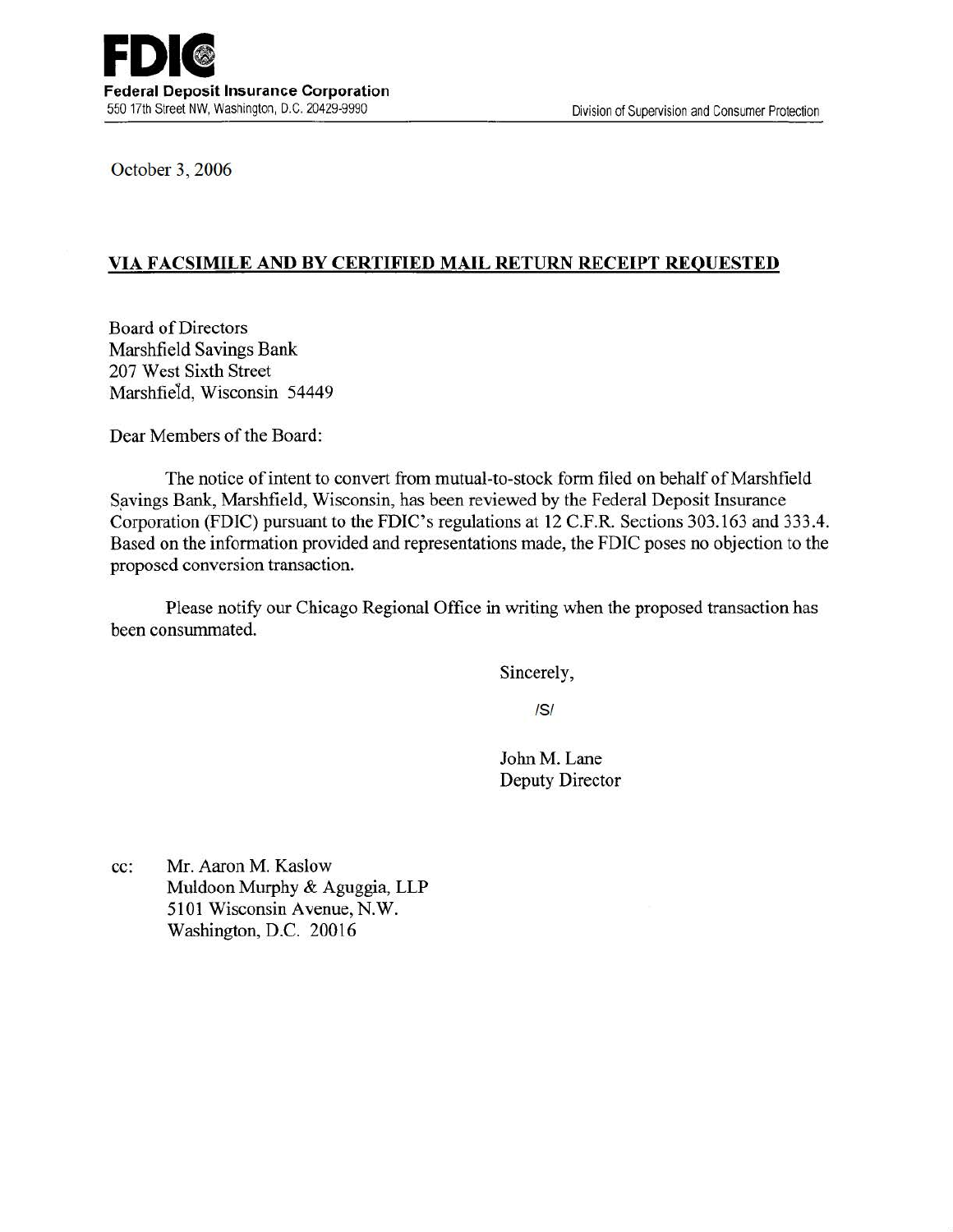## FEDERAL DEPOSIT INSURANCE CORPORATION

Marshfield Savings Bank Marshfield, Wood County, Wisconsin

## Application for Consent to Merge

## ORDER AND BASIS FOR CORPORATION APPROVAL

Pursuant to Section 18(c) and other provisions of the Federal Deposit Insurance Act (FDI Act), an application has been filed on behalf of Marshfield Savings Bank, Marshfield, Wisconsin, (Mutual Institution), currently a state-chartered mutually-owned Deposit Insurance Fund member with total resources of \$165,711,000 and total deposits of \$126,752,000 as of March 31, 2006, for the FDIC's consent to merge with Marshfield Interim Bank (Stock Bank), Marshfield, Wisconsin, a proposed new state-chartered stock bank, the Resultant Bank.

The transaction is to effect the Mutual Institution's plan of reorganization which, solely to facilitate such undertaking, provides for:

- the Mutual Institution will organize an interim federal savings bank titled Interim One as a wholly-oWned subsidiary;
- Interim One will form two wholly-owned subsidiaries: Forward Financial, Inc. (Stock Holding Company); and Stock Bank;
- The following transactions will then occur substantially contemporaneously: Mutual Institution will adopt articles of incorporation for a stock savings bank; and Interim One will exchange its charter for a federal mutual holding company to become Forward Mutual Holding Company (Mutual Holding Company);
- Stock Bank will merge with and into the Mutual Institution, with Stock Bank being the surviving entity; Stock Bank will be known as Marshfield Savings Bank (Resultant Bank), and will be a subsidiary of Mutual Holding Company; and
- Mutual Holding Company will contribute 100% of the Resultant Bank's issued common stock to Stock Holding Company.

At the conclusion of the reorganization, the deposits of the Mutual Institution will continue to be insured under the Deposit Insurance Fund. Applications for the establishment of a Mutual Holding Company and a Stock Holding Company are being reviewed by the Office of Thrift Supervision. In addition, the application for Mutual Institution to reorganize into a multi-tiered holding company structure has been approved by the Wisconsin Division of Banking and Savings Institutions. Following the consummation of the merger, the Resultant Bank will operate the same business, with the same management, at the same locations now being served by the Mutual Institution. The proposed transaction, per se, will not alter the competitive structure of banking in the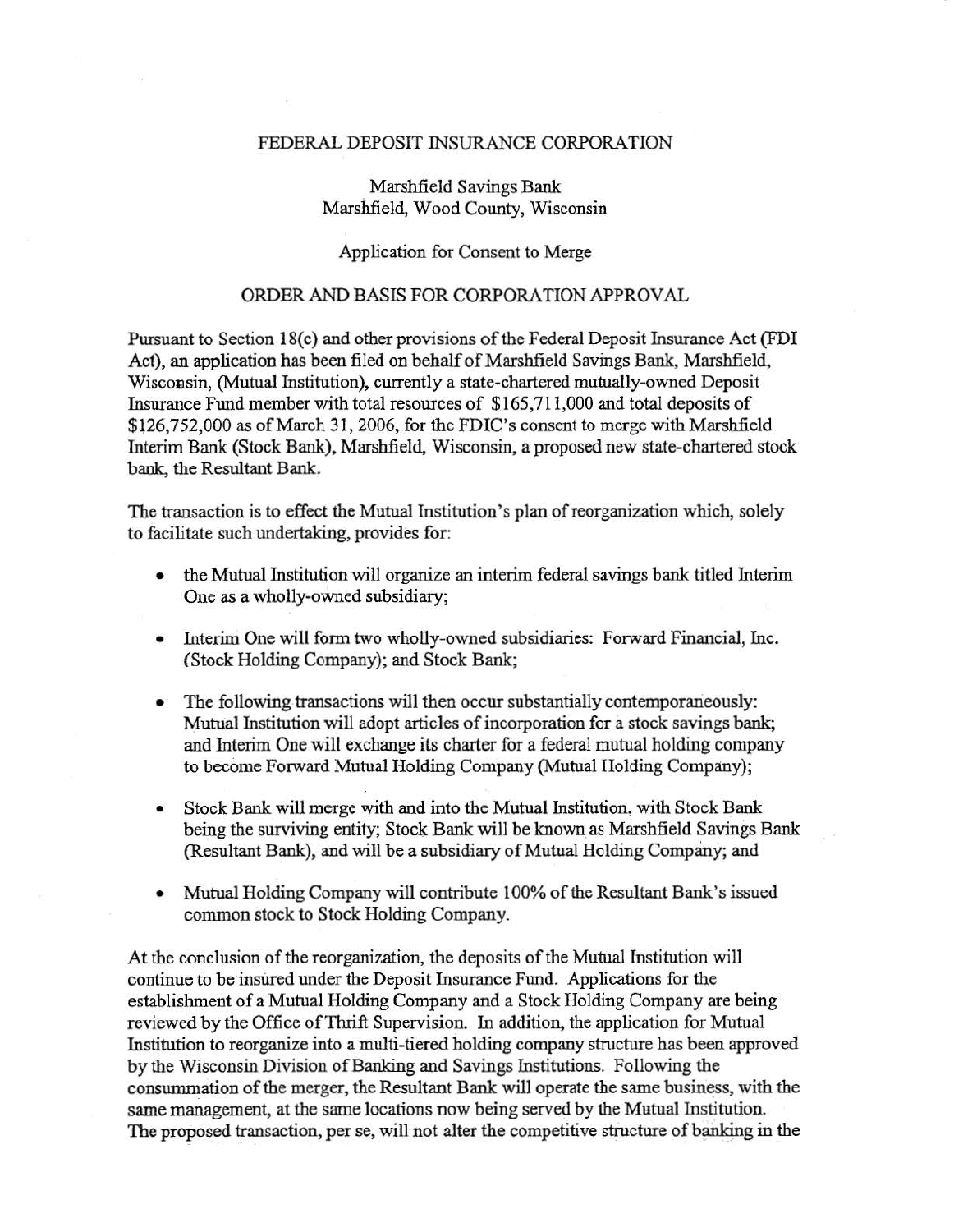market served by the Mutual Institution. The Resultant Bank's principal office will continue to be located at 207 West Sixth Street, Marshfield, Wood County, Wisconsin.

Notice of the proposed transaction, in a form approved by the FDIC, has been published pursuant to the FDI Act. A review of available information, including the Community Reinvestment Act ("CRA") Statement of the proponent, disclosed no inconsistencies with the purposes of the CRA. The resultant institution is expected to continue to meet the credit needs of its entire community, consistent with the safe and sound operation of the institution.

In connection with the merger application, the FDIC has taken into consideration the financial and managerial resources and prospects of the proponent banks and the Resultant Bank, and the convenience and needs of the community to be served. The FDIC has also taken into consideration the effectiveness of the insured depository institutions involved in the proposed merger transaction in combating money-laundering activities. Having found favorably on all statutory factors and having considered other relevant information, including all reports on competitive factors furnished by the Comptroller of the Currency, the Board of Governors of the Federal Reserve System, the Director of the Office of Thrift Supervision and the Attorney General of the United States, it is the FDIC's judgment that the applications should be and hereby are approved, subject to the following conditions:

- 1. That the proposed conversion shall be approved by a vote of at least a majority of Marshfield Saving Bank's eligible depositors and, as reasonably determined by Marshfield Savings Bank's directors or trustees, other stakeholders of the bank who are entitled to vote on the conversion, unless Wisconsin state law requires a higher percentage, in which case the higher percentage shall be used.
- 2. That unless prior notice is provided to and non-objection is received from the FDIC, no shares of the stock of Marshfield Savings Bank shall be sold, transferred or otherwise disposed of, to any persons (including any Employee Stock Ownership Plan) other than Forward Financial, Inc.
- 3. That prior to a sale, transfer or other disposition of any shares of Forward Financial, Inc., by Forward Mutual Holding Company to any person (including any Employee Stock Ownership Plan), or a conversion of Forward Mutual Holding Company to stock form, Marshfield Savings Bank Will provide written notification to the FDIC and provide the FDIC with copies of all documents filed with state and federal banking and/or securities regulators in connection with any such sale, transfer, disposition or conversion.
- 4. That should any shares of stock of Marshfield Savings Bank or Forward Financial, Inc. be issued to persons other than the Forward Mutual Holding Company, any dividends waived by Forward Mutual Holding Company must be retained by Forward Financial, Inc. or Marshfield Savings Bank and segregated, earmarked, or otherwise identified on its books and records; such amounts must be taken into